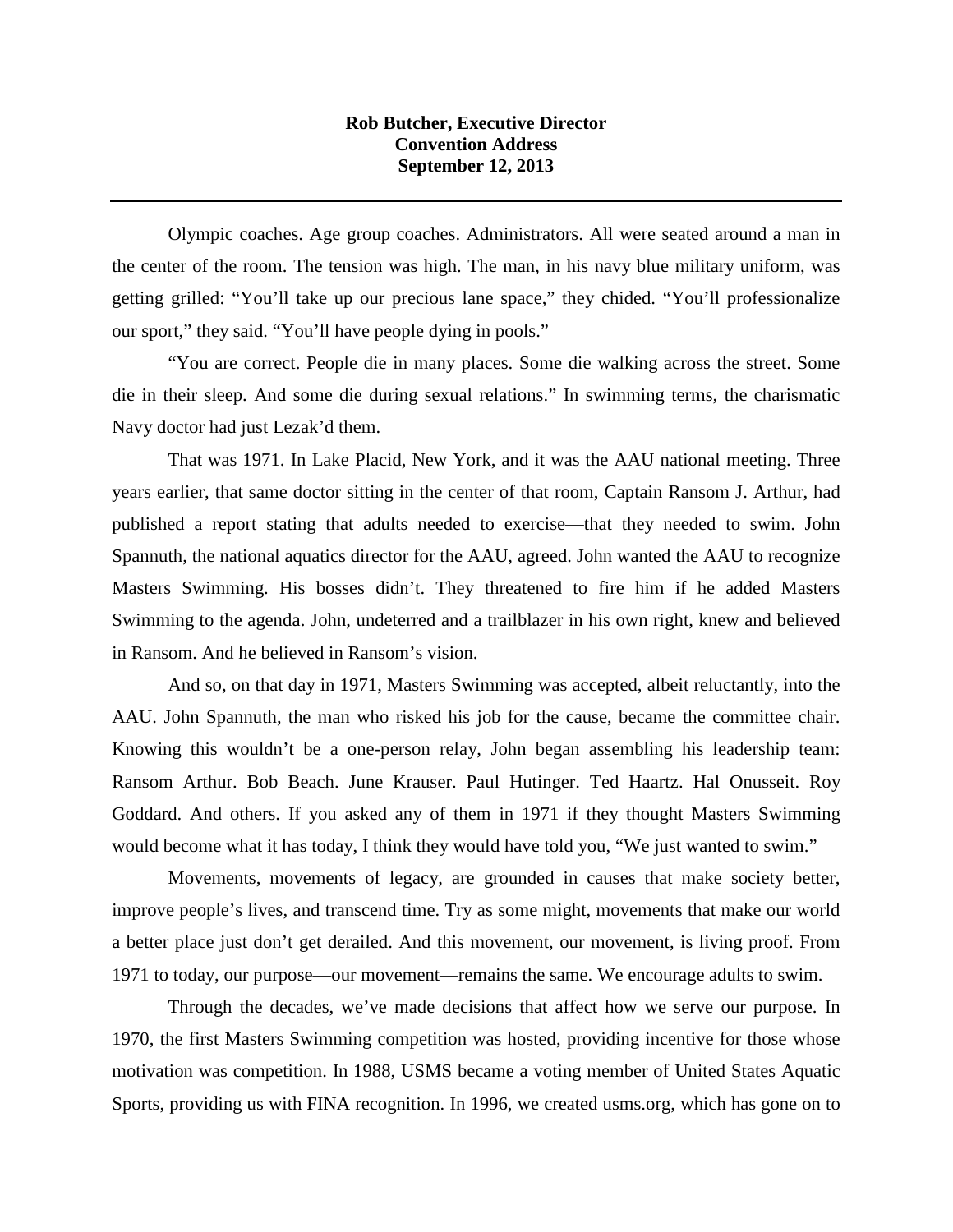become the leading resource on all things Masters. And in 2011, at Convention in Jacksonville, we adopted our strategic plan.

The creation of our strategic plan was not a simple task. First, it required extensive input from you, our dedicated volunteer leaders. Your feedback and ideas required much thought into understanding who we are and where we want to go. Three themes arose that provided the framework for the development of our strategic plan. First, double our membership and grow to 100,000. Second, establish a Foundation and grow it to ten million dollars, and use it to provide more opportunities for adults to swim. And third, define the role our volunteers will play in our newly developing structure.

Our strategic plan is published on our website, as is the documentation of the progress we're making. There are printed copies here as well. The plan defines our values and our strategies. I'd like to take a few moments to share some of the highlights and a glimpse of the future so that you have confidence that we're following the plan and being good stewards of the resources we've been entrusted with.

In 2009, we began the implementation of a \$2 per year dues increase program that would last for five years. The use of proceeds is multifold. One purpose, which is in direct alignment with the strategic plan, is to expand the menu of programs and services for members. An example of a new service is the Nike Go The Distance fitness program that now has nearly 4,000 members logging miles and receiving free prizes from Nike. Another is the online workouts authored by seven top-tier USMS coaches. One more is the *STREAMLINES* monthly enewsletters that provide original content to help members improve their swimming experience. Participation and utilization of these services is entirely voluntary and we're seeing many of members enjoying these activities.

Naturally though, members are requesting more services, such as a USMS mobile app so they can stay better connected. And in order to keep our members coming back and attract new members, we need to continue to provide compelling reasons to join and rejoin USMS. We've studied other successful membership organizations, such as Triple A, and found that one of the most significant reasons for their success is that they provide discounts to businesses and services that matter to their members. There are common areas our members spend and consume services, too, such as health clubs and weight-loss chains. We know there is an opportunity to deliver more value through USMS member discounts.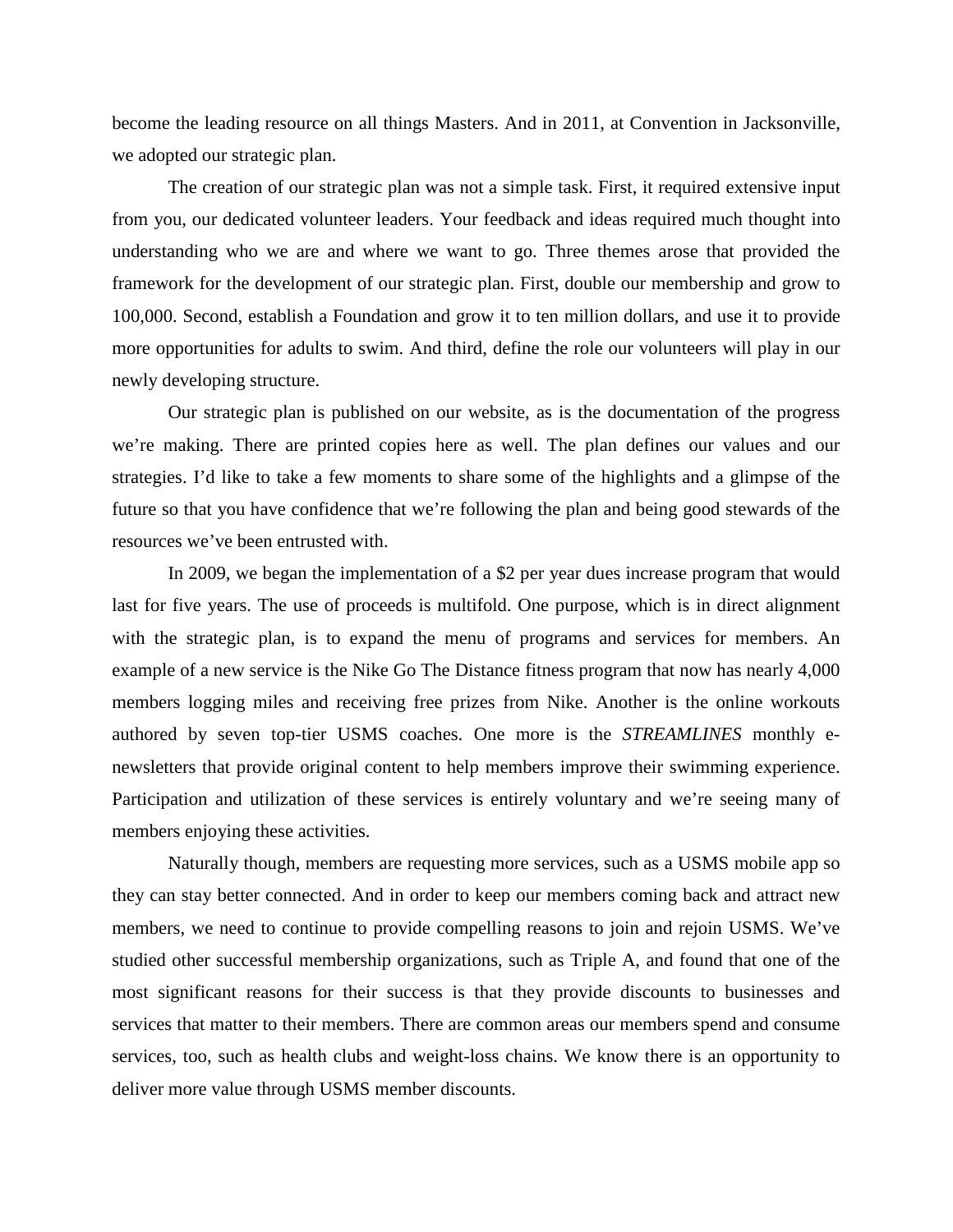During the strategic planning process, you told us the greatest threat to Masters Swimming was the loss of pool access. The National Swimming Pool Foundation estimates there are somewhere around 50,000 pools across the country that could be lap suitable. You want to know the really alarming stat? NSPF estimates that since 2010, 36% of them have shut down. 36%. Gone out of business. Lost opportunities for adults and others to swim.

In response to your concerns, WE invested resources to create and teach a Masters coach education program. In the past two years, our trained instructors have taught more than eleven hundred Masters coaches and aspiring coaches. Coaches who attend the certification continually tell us "Thank You." Thank you giving us information that will make my Masters program better and allow me to attract more adult swimmers.

Educated Masters coaches are empowered. And empowered and knowledgeable Masters coaches are in the best position to maintain and grow their programs, which directly benefits USMS.

These same coaches have also told us they want more education, more empowerment, such as an adult learn-to-swim instructor program, or an annual Masters coach conference.

Within our education initiative, we have developed a program outreach service. The service is available, for free, to current Masters programs and those desiring to start a USMS program. Our trained club development professionals provide solutions to issues programs are facing and educate them on the resources USMS provides. Take Peluso Masters in Virginia. Peluso was doing just fine at its one location in Richmond. It had thirty or so Masters swimmers when it's head coach, Jay Peluso, called us wanting to know if we could help him get lane space in the new Greater Richmond Aquatic Partnership complex. We involved the LMSC leadership and made a site visit to both Peluso and the complex. Our trained club development team provided ideas to both of how a win/win partnership could be created. Now, 18-months later, Peluso has gone from thirty members to 198 and a positive partnership with the complex.

Masters programs operate in about 1,500 facilities. In the past two years, we've made more than 170 onsite visits to programs like Peluso Masters. We've visited the largest LMSCs and the smallest ones. We've been on deck with clubs and workout groups. We've made visits in the early morning before dawn, and the late evening after dark. We've been to nonprofits and for-profits. Biloxi, Mississippi. Alpert Jewish Community Center. West Hollywood Aquatics. Rice Aquatic Masters. John Jay College. Kroc Center in Coeur d'alene, Idaho. Shaker Masters.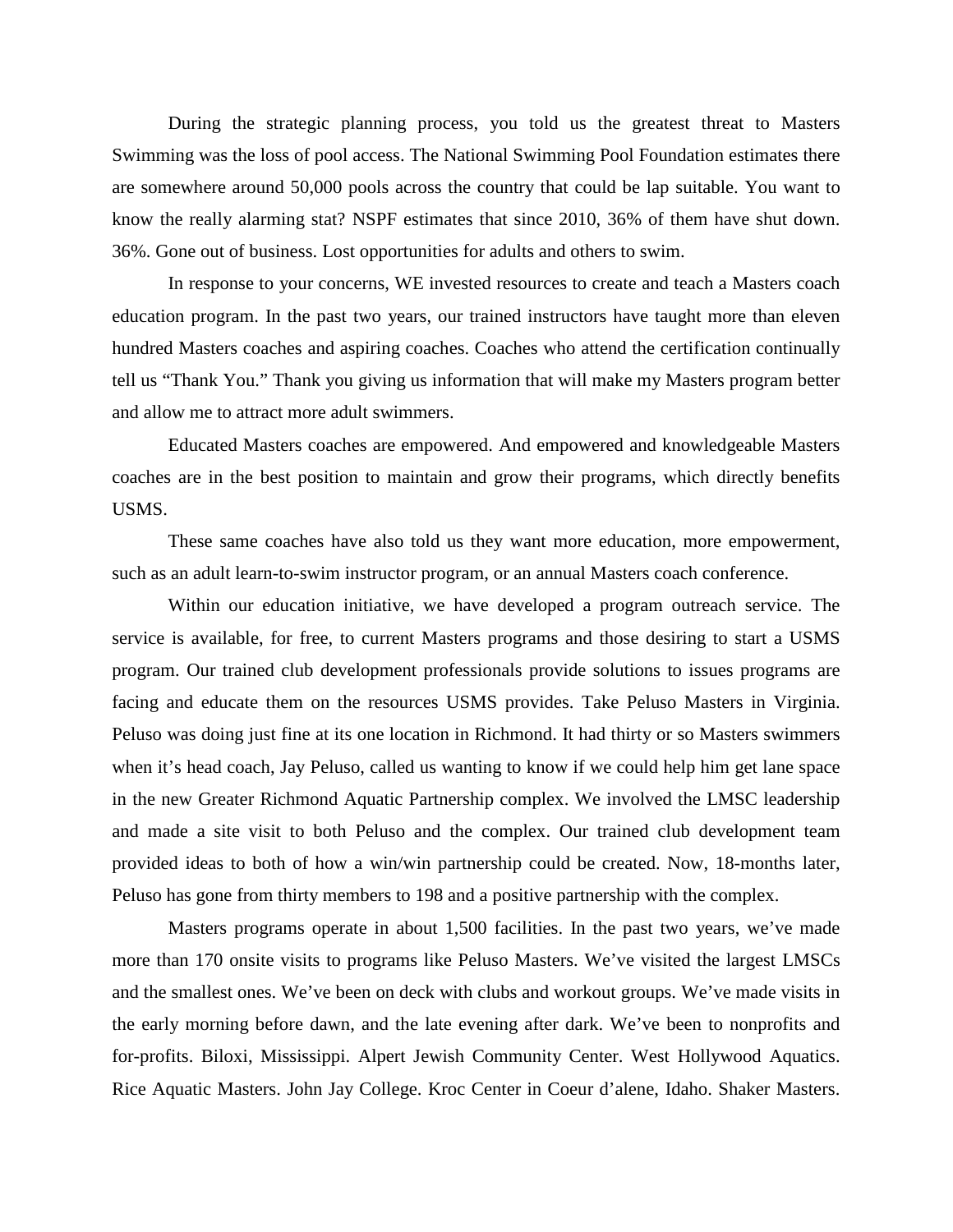MIT Masters. Vail Racquet Club. And so on. Those are not just dots on a map—they are real programs. We're helping empower and opening new doors so more adults can swim. The formula is really quite simple: show us a body of water, identify an individual or group of folks who will take ownership in the local Masters program, And we're on our way. We'll train you. We'll provide resources for you to grow. We'll track your progress. And although not every program needs a personal touch or an onsite visit, our Masters programs know that USMS is there for them.

Sometimes, though, our investments produce dividends that aren't easily tracked by spreadsheets. Consider Helen Naylor. Since 1998, Helen was loosely coaching her Masters program at Vanderbilt. Helen attended the 2011 Masters coach certification in Indianapolis. She spent a day immersed with our professional instructors and networking with her Masters coach peers. So excited and empowered was Helen, that later that year she hosted a Masters coach certification at Vanderbilt. Still, Helen sought opportunities to give back. Helen is now an educated volunteer and the Chair of the Southeastern LMSC.

Another area we have invested is in marketing and promoting USMS. Our marketing investments have been on multiple layers. Some may wonder how local programs benefit from USMS marketing. Since the USMS website was redesigned, searches for Places to Swim are up 28% and event searches are up 23%. This is a direct marketing benefit to our clubs and sanctioned events.

Marketing platforms such as our social media programs, our daily broadcasts from Nationals, and the 30 *STREAMLINES* e-newsletters we publish, give us a voice to tell club and member stories. By telling your stories, we dispel the myth that only competitive adults can swim Masters and we invite others to come be part of your local programs. We're pleased to share our latest USMS brand video.

The success of our marketing programs has encouraged our sponsors to promote USMS. Household names such as Marriott and Garmin have joined us in the past few years. And just this week, we announced a new 4-year sponsorship with Nationwide Insurance. These new sponsor partners not only add cachet to USMS, they include us in their marketing programs, which expands our communication beyond our membership.

Sports marketing experts will tell you need one of two things to get sponsorship from corporate America; television exposure or the magic number of 100,000 members, so it's a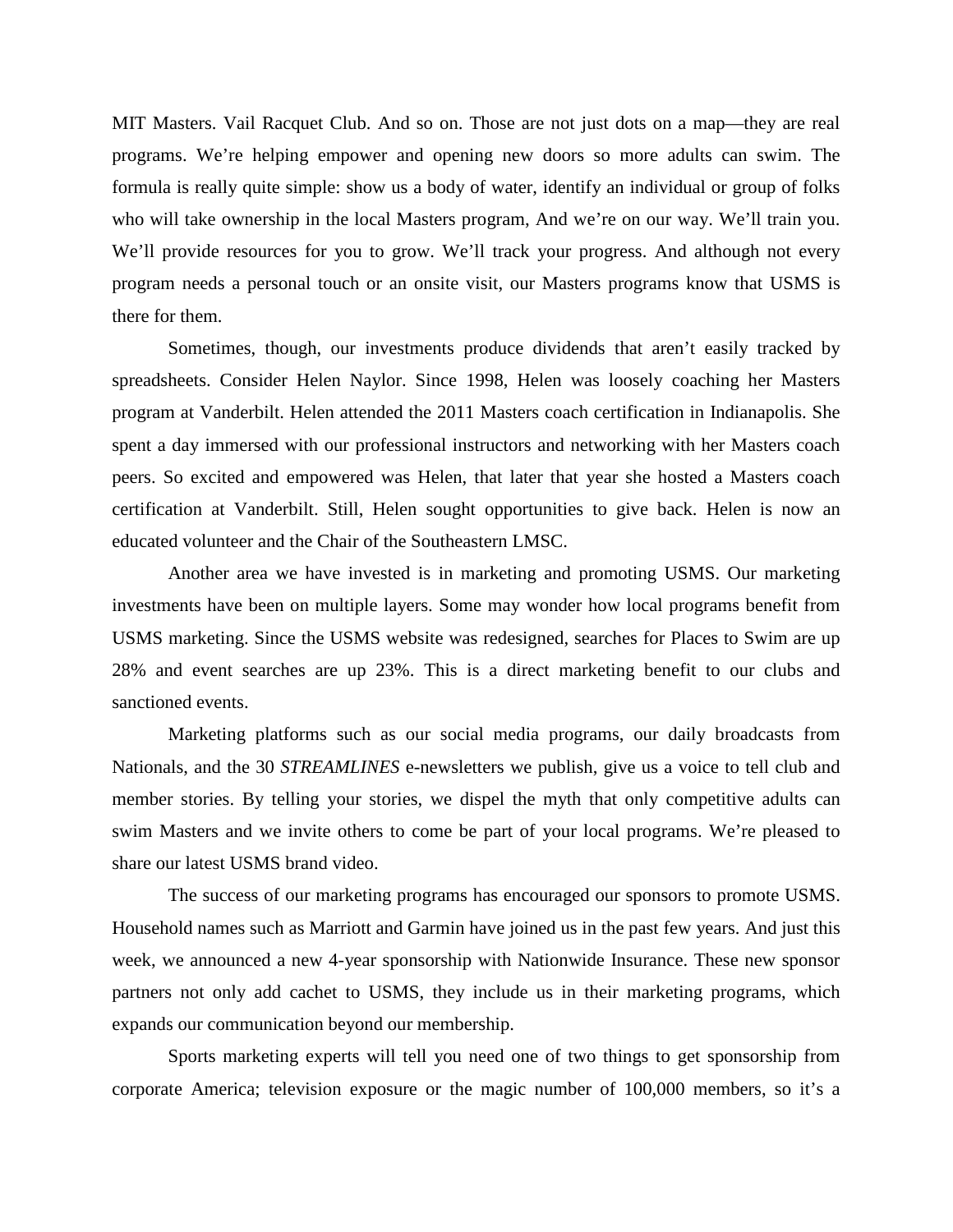testimony that we've been able to demonstrate the value and have success signing sponsorships with companies of this status.

Our national championships are another area we have invested marketing resources and brought visibility to USMS. But let's also be honest with ourselves about the expectations of some of our national championships. When they're not living up to our excellence standard, the status quo is no longer acceptable. A new definition of success needs to be put in place so that these USMS-championships support and reflect our values.

Our grassroots marketing efforts have become very popular and appreciated by clubs, workout groups, and USMS events, all of which get access to banners, swim caps, stickers, and sponsor products, basically for free, so that they can create a better experience for members while marketing themselves.

And despite our progress with marketing, some still call Masters Swimming the best-kept secret? Is that how we want to be viewed? The best kept secret? Our strategic plan, after all, declares "We want to be the premier resource for adult aquatic fitness and will make fitness through swimming available for as many adults as possible." So how do we shed this best-kept secret label?

Let me give you a few examples. Triathlons have become part of our culture. Although we're seeing more triathletes find our local programs, by and large, USMS has little marketing visibility with the triathlon community.

College club swimming is growing in popularity, too. We've dipped our toe into this water by being onsite at their championships the past few years and know we can do more in marketing to the future of USMS.

Public relations is an area in which we are reactive, rather than proactive, waiting on others in the media to tell our story. It's to our benefit to allocate marketing resources in new spaces that will drive USMS awareness and leads for our programs.

There is a big picture and far reaching marketing program shaping up that is modeled after the Got Milk campaign. "Swim Today…Live Tomorrow" is an aquatics industry initiative that will create a platform to promote swimming across the country and drive people to our local programs. Our friends at Speedo, TYR, USA Swimming, and others have signed on. USMS has been sought out to represent the adult voice in the campaign and we're excited to have a seat at the table.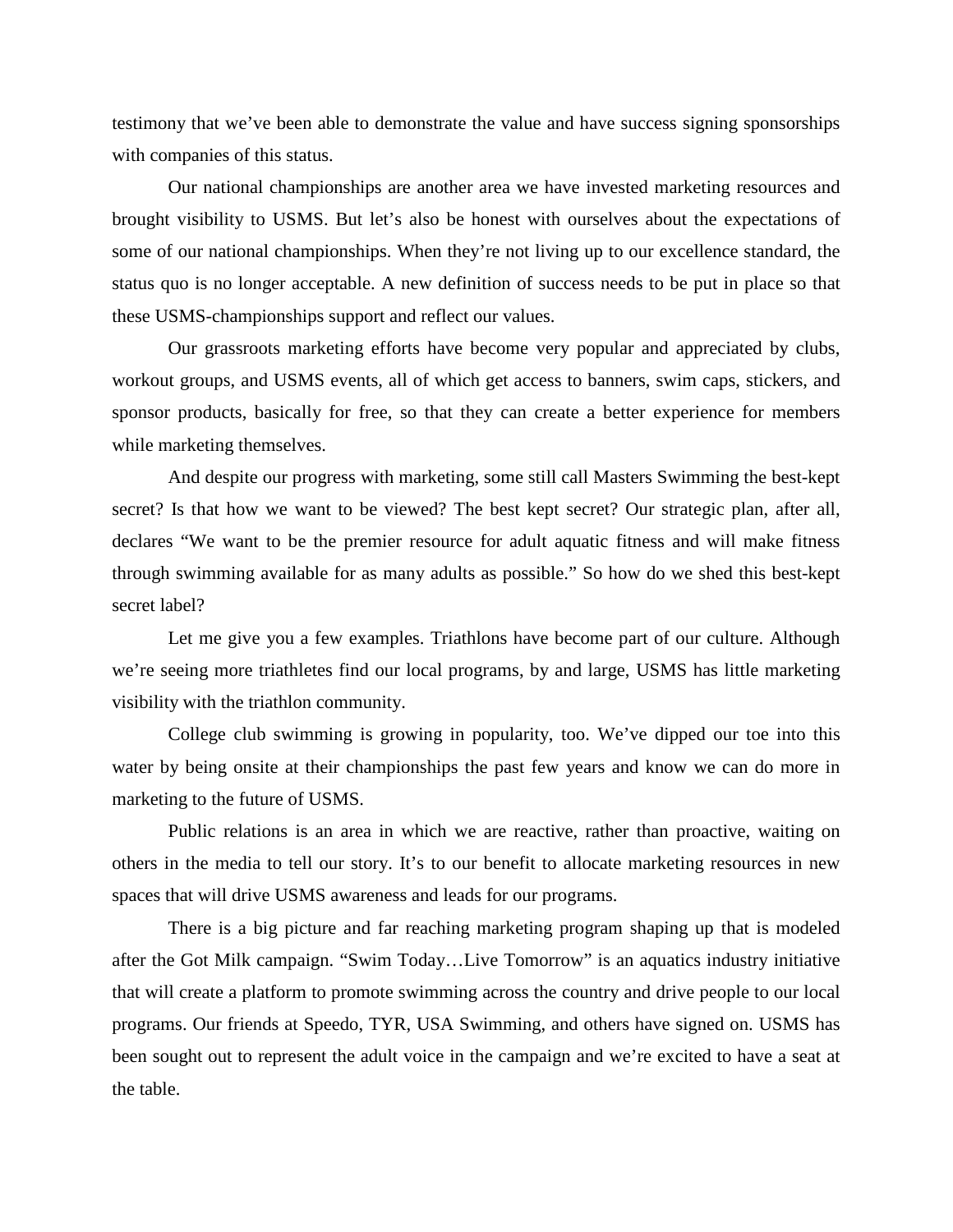Another area we have dedicated resources has been the establishment of our Swimming Saves Lives Foundation. In 2012, Swimming Saves Lives provided grants to five programs that taught nearly 200 adults to swim. In 2013, we'll provide support, from member contributions, to local programs that will benefit more than three thousand adults with introductory and learn-toswim opportunities. The Centers for Disease Control estimates 37% of adults can't swim the length of a pool. That is 25 yards—one end of the pool to the other. They can't make it.

Drowning is the second leading cause of accidental death in our country. And it's preventable! No organization is better positioned or capable than USMS of being the leading water safety advocate for adults. And when adults are water safe, they're more likely to ensure that their children are, thus reducing preventable drowning generation by generation. Swimming saves lives not only by helping to prevent drowning, but also by encouraging an active, healthy lifestyle using swimming as exercise, and exercise as medicine.

We stand here today, in the infancy of our Foundation, with approximately thirty Swimming Saves Lives local partners who are providing introductory opportunities for adults in their communities. We know many of you have an adult learn-to-swim program as well. You are positively contributing to your communities and to the greater good. We want you to partner with the Swimming Saves Lives Foundation. Can you envision a day when we celebrate because we have just registered our  $500<sup>th</sup>$  Swimming Saves Lives partner? How about our  $1,000<sup>th</sup>$ partner? Is it too farfetched to think we can have 2,500 Swimming Saves Lives Foundation partners? When we dare to dream big, we will achieve big.

While the intent of the dues increase program was so we could improve service, provide new services, and market USMS, it helped us in another way. What many of you may not know is that because of the resources from the dues increase, we were able to weather a bad storm and continue to provide insurance to our members when a dramatic increase threatened benefits. The proverbial rainy day happened. Insurance costs now consume a year of the dues increase. In adversity though, there is often a silver lining. This issue has brought a spot light to our overall risk management practices and how we can improve them to provide better service.

When the dues increase was implemented in 2009, there were guarantees that USMS would lose members. In fact, the opposite has happened; membership is up 18%, our retention has improved nearly 10%, and the number of clubs has grown 17%. Our Board of Directors, led by President Nadine Day, KNOWS that our strategic plan is our road map—our guide for where